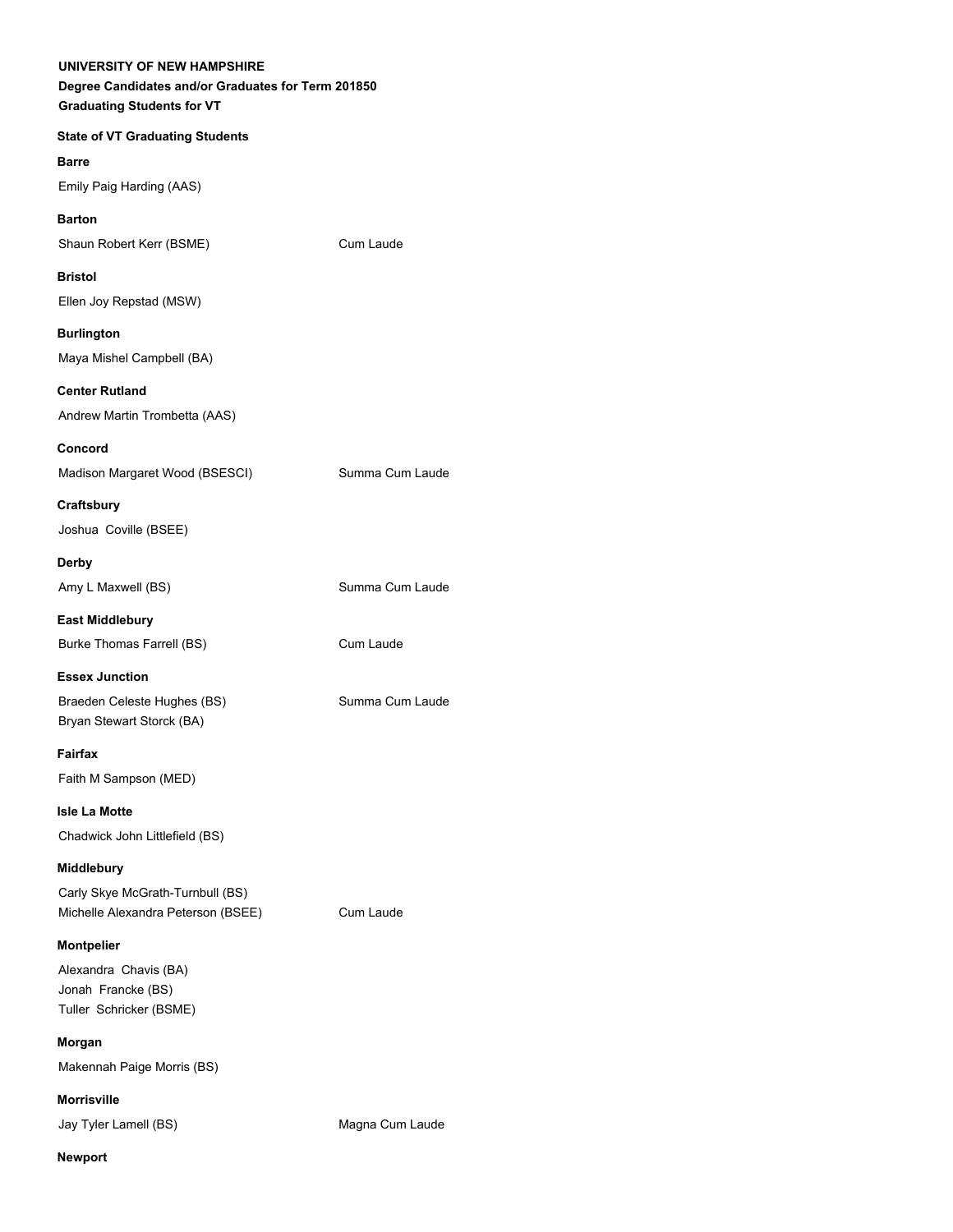| UNIVERSITY OF NEW HAMPSHIRE<br>Degree Candidates and/or Graduates for Term 201850<br><b>Graduating Students for VT</b> |                 |
|------------------------------------------------------------------------------------------------------------------------|-----------------|
| <b>State of VT Graduating Students</b><br><b>Newport</b><br>Andrew Franklin (BS)                                       | Cum Laude       |
| <b>Northfield</b>                                                                                                      |                 |
| Alecia L Bassett (MA)                                                                                                  |                 |
| <b>Norwich</b>                                                                                                         |                 |
| Gabriel Gianrocco Essex-Linehan (BS)                                                                                   |                 |
| <b>Proctor</b>                                                                                                         |                 |
| Morgan Elizabeth Howard (BA)                                                                                           | Summa Cum Laude |
| <b>Putney</b>                                                                                                          |                 |
| Drummond E Biles (PHD)                                                                                                 |                 |
| <b>Rutland</b>                                                                                                         |                 |
| Quinn Donald Curtis (BS)<br>Tyler N Strusinski (BS)                                                                    | Magna Cum Laude |
| <b>Saint Albans</b>                                                                                                    |                 |
| Naomi Elizabeth Holm (BS)                                                                                              |                 |
| <b>Shaftsbury</b>                                                                                                      |                 |
| Sierra Dickie (BS)                                                                                                     |                 |
| <b>Shelburne</b>                                                                                                       |                 |
| Hannah Nicole Pease (BS)<br>Morgan Elizabeth Randall (BS)                                                              | Magna Cum Laude |
| <b>South Burlington</b>                                                                                                |                 |
| Sierra Marie Pelino (BA)                                                                                               |                 |
| <b>St. Albans</b>                                                                                                      |                 |
| Peter James Dukas (BS)                                                                                                 |                 |
| <b>Swanton</b><br>Matthew John Boudreau (BA)                                                                           |                 |
| <b>Underhill</b>                                                                                                       |                 |
| Emma Catherine Phalen (BS)                                                                                             | Summa Cum Laude |
| Waitsfield                                                                                                             |                 |
| Sebastian P Gonin (BS)                                                                                                 |                 |
| <b>West Danville</b>                                                                                                   |                 |
| Emily Cochran (BS)                                                                                                     | Summa Cum Laude |
| <b>West Hartford</b>                                                                                                   |                 |
| Anna Rose Harrington (BS)                                                                                              | Magna Cum Laude |
| <b>West Rutland</b>                                                                                                    |                 |
| Chad Spencer Fabian Lyons (MS)                                                                                         |                 |
| <b>White River Junction</b>                                                                                            |                 |